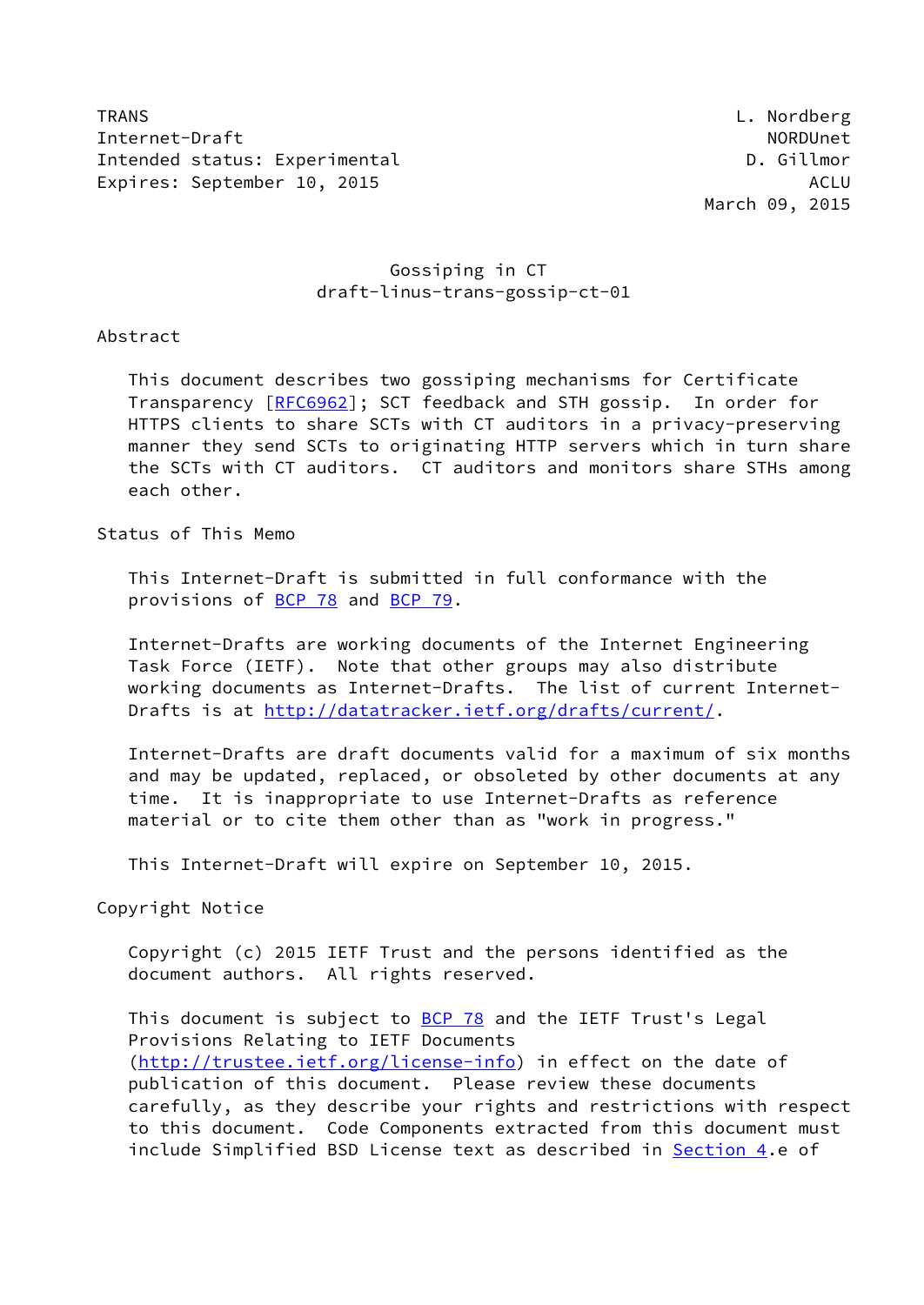<span id="page-1-1"></span>

| Internet-Draft | Gossiping in CT | March 2015 |
|----------------|-----------------|------------|
|----------------|-----------------|------------|

 the Trust Legal Provisions and are provided without warranty as described in the Simplified BSD License.

Table of Contents

|                                                | $\overline{2}$ |
|------------------------------------------------|----------------|
| 2.                                             | $\overline{3}$ |
| 3.                                             | $\overline{3}$ |
|                                                | $\overline{3}$ |
| $3.1.1$ . HTTPS client to server               | $\overline{3}$ |
| $3.1.2$ . HTTPS server to auditors             | $\overline{4}$ |
| 3.1.3. SCT feedback data format                | $\overline{5}$ |
|                                                | 6              |
|                                                | 6              |
| 4.1. Privacy considerations                    | 6              |
| $4.1.1$ . Privacy and SCTs                     | $\overline{1}$ |
| 4.1.2. Privacy in SCT feedback                 | $\overline{1}$ |
| $4.1.3$ . Privacy in STH gossip                | $\overline{1}$ |
| 5.                                             | 8              |
| 6.                                             | 8              |
| 7.                                             | 8              |
| $\overline{7.1}$ . Changes between -00 and -01 | 8              |
|                                                | 8              |
|                                                | $\overline{9}$ |
|                                                |                |

## <span id="page-1-0"></span>[1](#page-1-0). Problem

 Public append-only untrusted logs have to be monitored for consistency, i.e. that they should never rewrite history. Monitors and other log clients need to exchange information about monitored logs in order to be able to detect a partitioning attack.

 A partitioning attack is when a log serves different views of the log to different clients. Each client would be able to verify the append-only nature of the log while in the extreme case being the only client seeing this particular view.

 Gossiping about what's known about logs helps solving the problem of detecting malicious or compromised logs mounting such a partitioning attack. We want some side of the partitioned tree, and ideally both sides, to see the other side.

Disseminating known information about a log poses a potential threat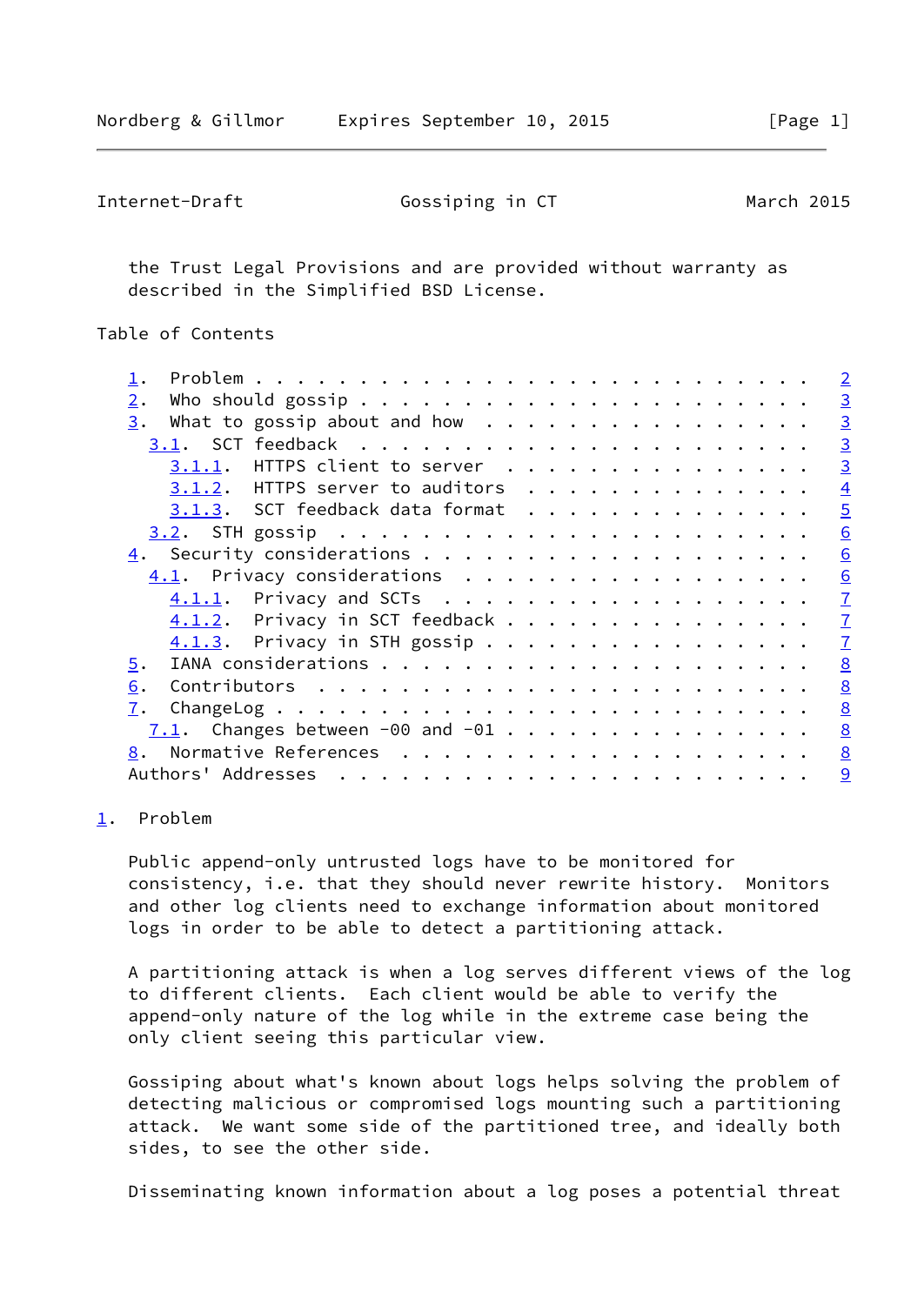to the privacy of end users. Gossiping about data which is linkable to a specific log entry and by that to a specific site has to take privacy considerations into account in order not to leak sensitive information.

| Nordberg & Gillmor |  | Expires September 10, 2015 |  | [Page 2] |  |
|--------------------|--|----------------------------|--|----------|--|
|                    |  |                            |  |          |  |

<span id="page-2-1"></span>Internet-Draft Gossiping in CT March 2015

- <span id="page-2-0"></span>[2](#page-2-0). Who should gossip
	- o HTTPS clients and servers (SCT feedback)
	- o HTTPS servers and CT auditors (SCT feedback)
	- o CT auditors and monitors (STH gossip)
- <span id="page-2-2"></span>[3](#page-2-2). What to gossip about and how

There are two separate gossip streams:

- o SCT feedback, transporting SCTs from clients to auditors
- o STH gossip, sharing STHs between auditors/monitors
- <span id="page-2-3"></span>[3.1](#page-2-3). SCT feedback

 The goal of SCT feedback is for clients to share SCTs and certificate chains with CT auditors and monitors in a privacy-preserving manner.

 HTTPS clients store SCTs and certificate chains they see and later send them to originating HTTPS servers by posting them to a .well known URL. This is described in **Section 3.1.1**.

 HTTPS servers store SCTs and certificate chains received from clients and later share them with CT auditors by either posting them or making them available on a .well-known URL. This is described in [Section 3.1.2](#page-4-0).

 HTTPS clients MAY send SCTs and cert chains directly to auditors. Note that there are privacy implications of doing so, outlined in [Section 4.1.1](#page-6-2).

<span id="page-2-4"></span>[3.1.1](#page-2-4). HTTPS client to server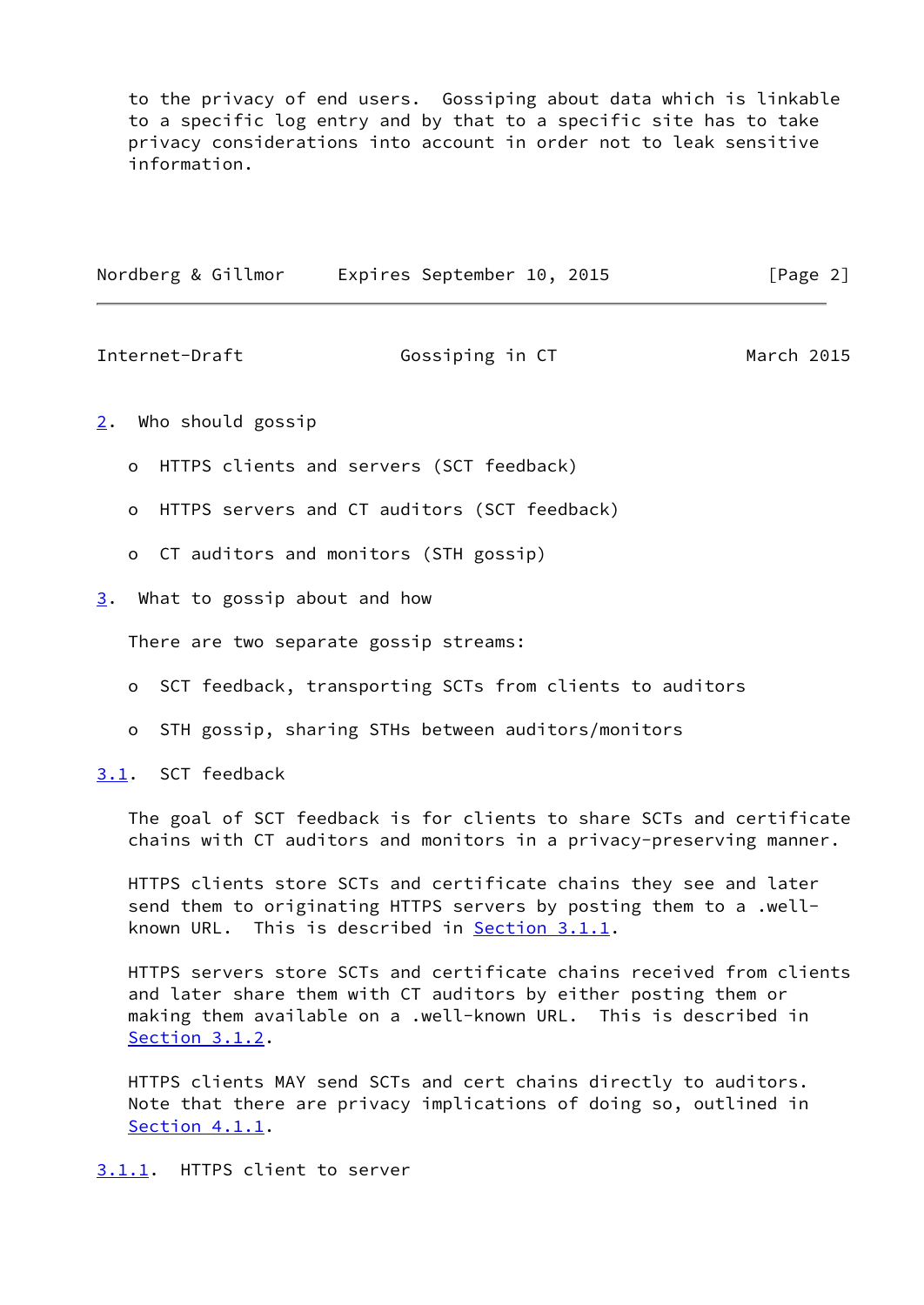An HTTPS client connects to an HTTPS server for a particular domain. The client receives a set of SCTs as part of the TLS handshake. The client MUST discard SCTs that are not signed by a known log and SHOULD store the remaining SCTs together with the corresponding certificate chain for later retrieval.

 When the client later reconnects to any HTTPS server for the same domain it again receives a set of SCTs. The client MUST update its store of SCTs for the domain and MUST send to the server the ones in its store that were not received from that server.

Note that the SCT store also contains SCTs received in certificates.

| Nordberg & Gillmor |  | Expires September 10, 2015 |  |  | [Page 3] |
|--------------------|--|----------------------------|--|--|----------|
|--------------------|--|----------------------------|--|--|----------|

<span id="page-3-0"></span>Internet-Draft Gossiping in CT March 2015

 The client MUST NOT send the same set of SCTs to the same server more often than TBD.

 An SCT MUST NOT be sent to any other HTTPS server than one serving the domain that the certificate signed by the SCT refers to.

 SCTs and corresponding certificates are POSTed to the originating HTTPS server at the well-known URL:

https://<domain>/.well-known/ct/v1/sct-feedback

The data sent in the POST is defined in [Section 3.1.3](#page-4-1).

 HTTPS servers MUST perform a number of sanity checks on SCTs from clients before storing them:

- 1. if a bit-wise compare of the SCT matches one already in the store, discard
- 2. if the SCT can't be verified to be a valid SCT for the accompanying leaf cert, issued by a known log, discard
- 3. if the leaf cert is not for a domain that the server is authoritative for, discard

 Check number 1 is a pure optimisation. Check number 2 is to prevent spamming and attacks where an adversary can fill up the store prior to attacking a client. Check number 3 is to help misbehaving clients from leaking what sites they visit.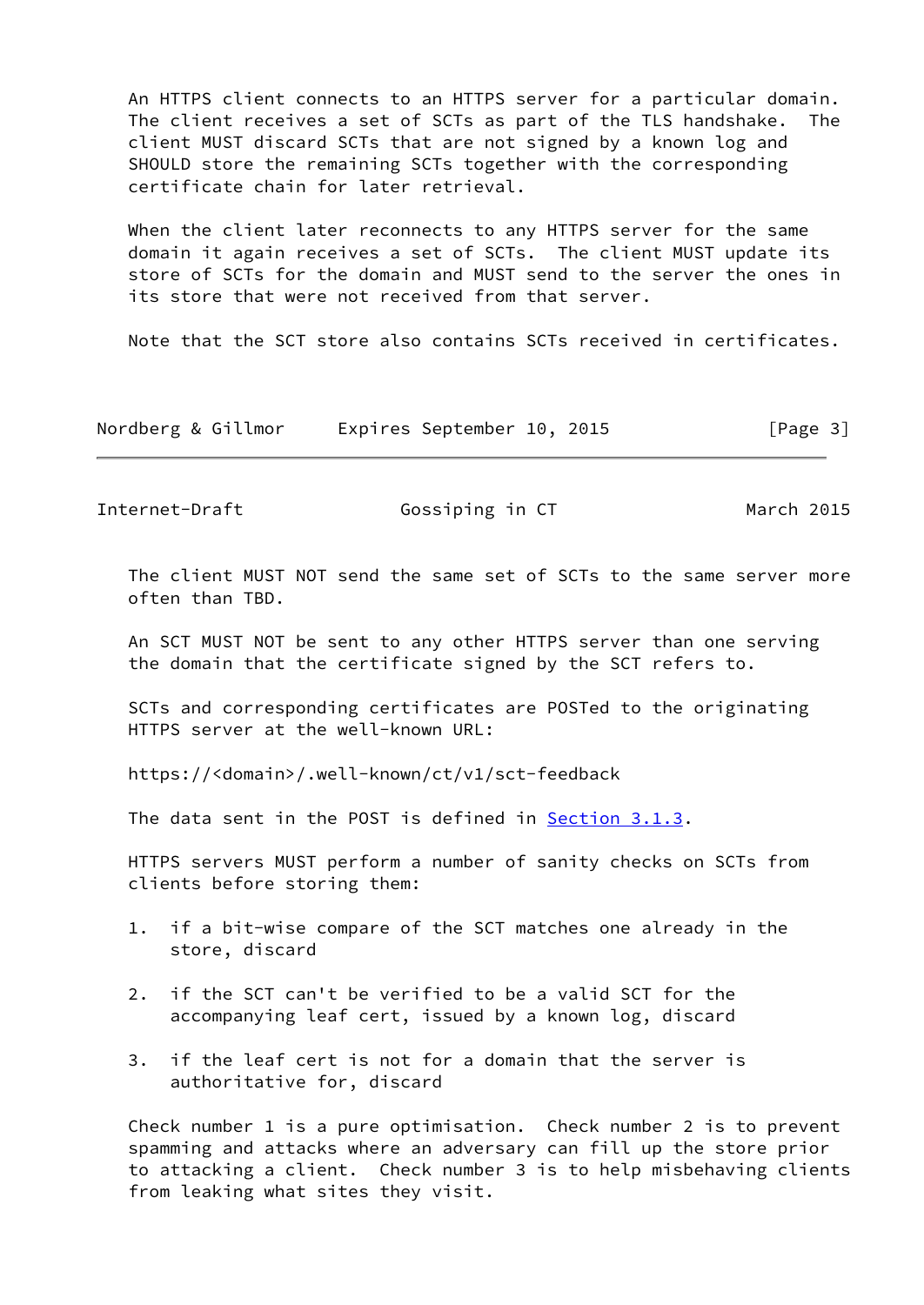<span id="page-4-0"></span>[3.1.2](#page-4-0). HTTPS server to auditors

 HTTPS servers receiving SCTs from clients SHOULD share SCTs and certificate chains with CT auditors by either providing the well known URL:

https://<domain>/.well-known/ct/v1/sct-gossip

or by HTTPS POSTing them to a number of preconfigured auditors.

 The data received in a GET of the well-known URL or sent in the POST is defined in [Section 3.1.3.](#page-4-1)

 HTTPS servers SHOULD share all SCTs and certificate data they see that pass the checks above, but MAY as an optimisation chose to not share SCTs that the operator consider legitimate. An example of a legitimate SCT might be one that was received from a CA as part of

| Nordberg & Gillmor<br>Expires September 10, 2015 | [Page 4] |  |
|--------------------------------------------------|----------|--|
|--------------------------------------------------|----------|--|

<span id="page-4-2"></span>Internet-Draft **Gossiping in CT** March 2015

 acquisition of a certificate. Another example is an SCT received directly from a CT log when submitting a certificate chain.

 HTTPS servers MUST NOT share any other data that they may learn from the submission of SCTs by HTTP clients.

 Auditors SHOULD provide the following URL accepting HTTPS POSTing of SCT feedback data:

https://<auditor>/ct/v1/sct-gossip

 Auditors SHOULD regularly poll HTTPS servers at the well-known sct feedback URL. How to determine which domains to poll is outside the scope of this document but the selection MUST NOT be influenced by potential HTTPS clients connecting directly to the auditor.

<span id="page-4-1"></span>[3.1.3](#page-4-1). SCT feedback data format

 The data shared between HTTPS clients and servers as well as between HTTPS servers and CT auditors/monitors is a JSON object [\[RFC7159](https://datatracker.ietf.org/doc/pdf/rfc7159)] with the following content: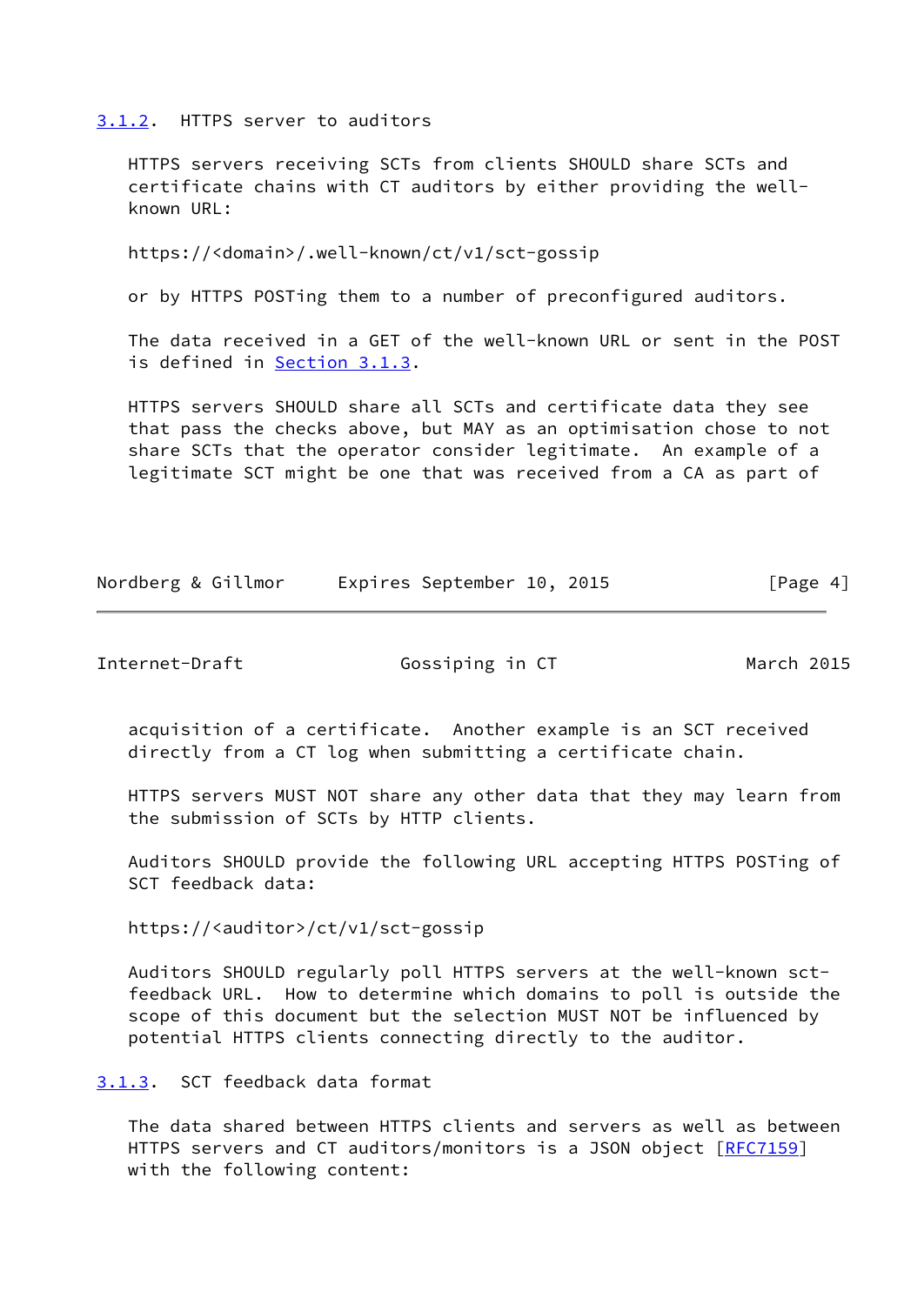- o sct\_feedback: An array of objects consisting of
	- $*$  x509 chain: An array of base64-encoded X.509 certificates. The first element is the end-entity certificate, the second chains to the first and so on.
	- \* sct\_data: An array of objects consisting of
		- + sct\_version Version as defined in [\[RFC6962\] Section](https://datatracker.ietf.org/doc/pdf/rfc6962#section-3.2) 3.2, as a number.
		- + log\_id LogID as defined in [\[RFC6962\] Section](https://datatracker.ietf.org/doc/pdf/rfc6962#section-3.2) 3.2, as a base64 encoded string.
		- + timestamp The SCT timestamp, as a number.
		- + extensions CtExtensions as defined in [\[RFC6962\]](https://datatracker.ietf.org/doc/pdf/rfc6962#section-3.2) Section 3.2, as a base64 encoded string.
		- + signature The SCT signature, as a base64 encoded string.

The 'x509 chain' element MUST contain at least the leaf certificate and SHOULD contain the full chain to a known root.

| Expires September 10, 2015<br>Nordberg & Gillmor | [Page 5] |  |
|--------------------------------------------------|----------|--|
|--------------------------------------------------|----------|--|

<span id="page-5-1"></span>

| Internet-Draft | Gossiping in CT | March 2015 |
|----------------|-----------------|------------|
|----------------|-----------------|------------|

## <span id="page-5-0"></span>[3.2](#page-5-0). STH gossip

 The goal of gossiping about STHs is to detect logs that are presenting different (inconsistent) views of the log to different parties. CT auditors and monitors SHOULD gossip about Signed Tree Heads (STHs) with as many other auditors and monitors as possible.

[TBD gossip about inclusion proofs and consistency proofs too?]

 Which STHs to share and how often gossip should happen is regarded as policy and out of scope for this document.

 Auditors and monitors SHOULD provide the following URL accepting GET requests returning STHs: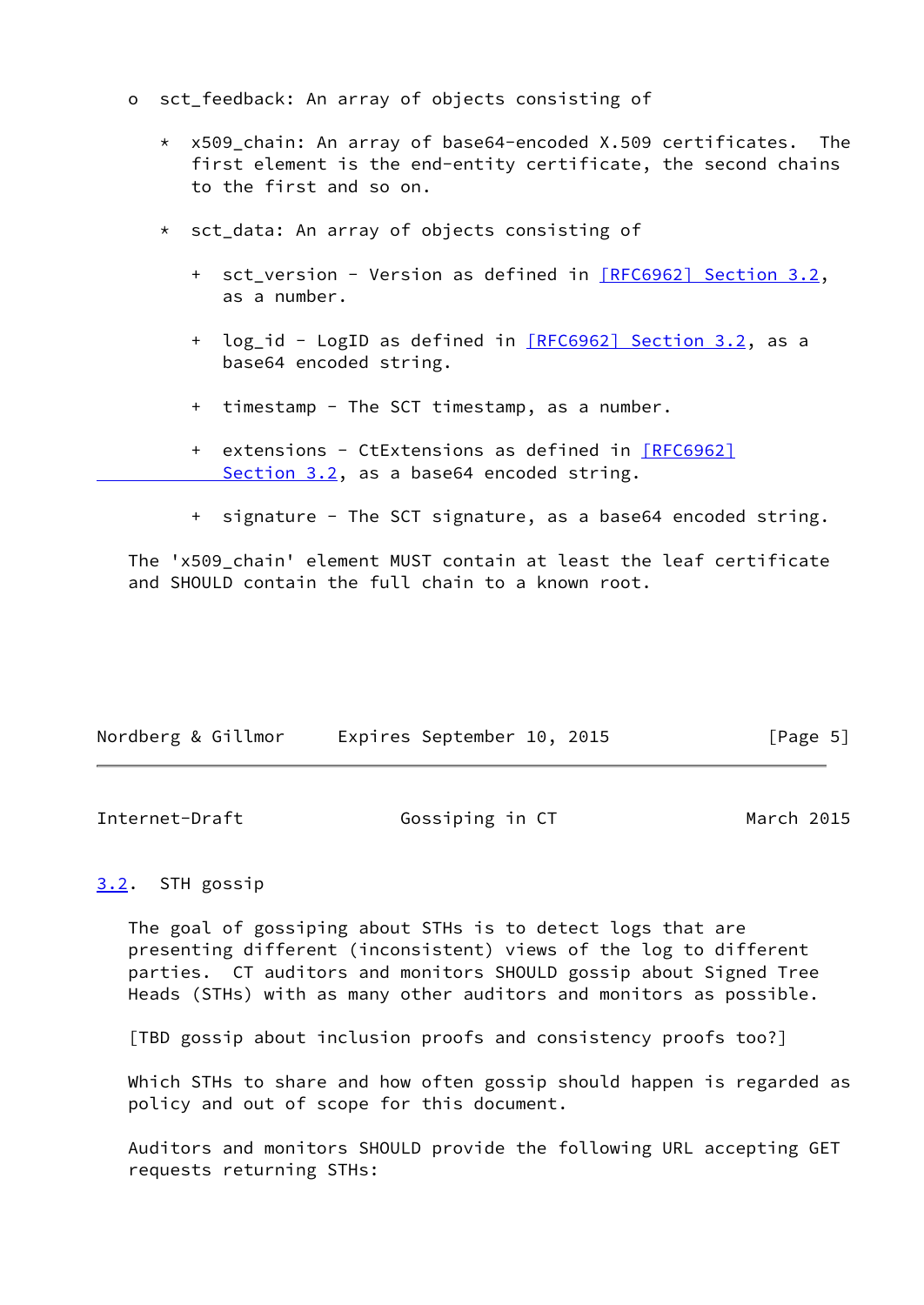https://<auditor-or-monitor>/ct/v1/sth-gossip

 The data returned is a JSON object [[RFC7159\]](https://datatracker.ietf.org/doc/pdf/rfc7159) with the following content:

- o sth gossip: An array of objects consisting of
	- \* sth\_version Version as defined in [\[RFC6962\] Section](https://datatracker.ietf.org/doc/pdf/rfc6962#section-3.2) 3.2, as a number. It's the version of the protocol to which the signature conforms.
	- \* tree\_size: The size of the tree, in entries, as a number.
	- \* timestamp: The timestamp, as a number.
	- $*$  sha256 root hash: The Merkle Tree Hash of the tree, as a base64 encoded string.
	- \* tree head signature: A TreeHeadSignature as defined in [\[RFC6962\] Section](https://datatracker.ietf.org/doc/pdf/rfc6962#section-3.5) 3.5 for the above data, as a base64 encoded string.
	- \* log\_id LogID as defined in [\[RFC6962\] Section](https://datatracker.ietf.org/doc/pdf/rfc6962#section-3.2) 3.2, as a base64 encoded string.
- <span id="page-6-0"></span>[4](#page-6-0). Security considerations

<span id="page-6-1"></span>[4.1](#page-6-1). Privacy considerations

 The most sensitive relationships in the CT ecosystem are the relationships between HTTPS clients and HTTPS servers. Client-server relationships can be aggregated into a network graph with potentially

| Nordberg & Gillmor |  | Expires September 10, 2015 |  |  | [Page 6] |  |
|--------------------|--|----------------------------|--|--|----------|--|
|--------------------|--|----------------------------|--|--|----------|--|

<span id="page-6-3"></span>Internet-Draft **Gossiping in CT** March 2015

 serious implications for correlative de-anonymisation of clients and relationship-mapping or clustering of servers or of clients.

<span id="page-6-2"></span>[4.1.1](#page-6-2). Privacy and SCTs

 SCTs contain information that typically links it to a particular web site. Because the client-server relationship is sensitive, gossip between clients and servers about unrelated SCTs is risky.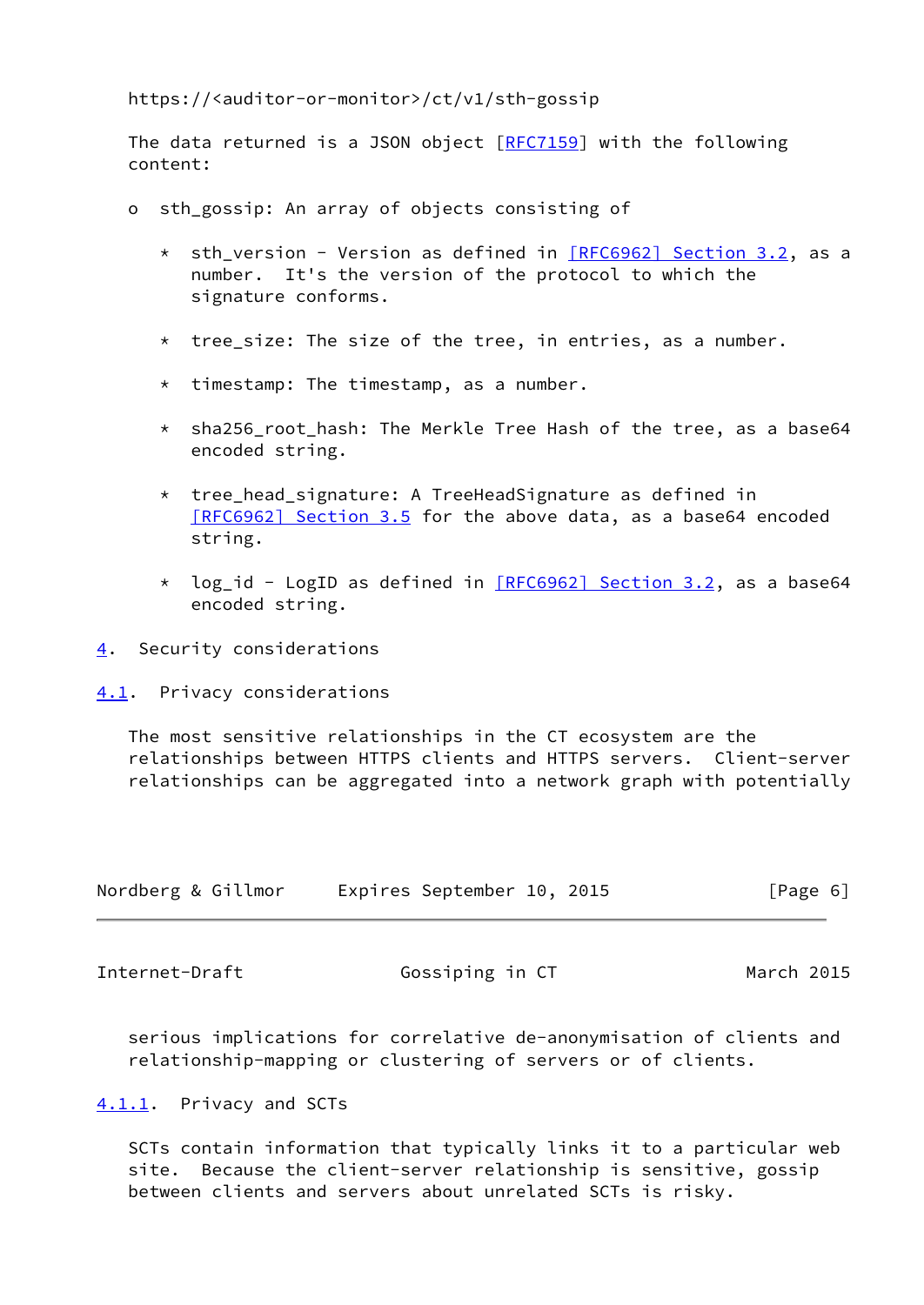Therefore, a client with an SCT for a given server should transmit that information in only two channels: to a server associated with the SCT itself; and to a trusted CT auditor, if one exists.

<span id="page-7-0"></span>[4.1.2](#page-7-0). Privacy in SCT feedback

 HTTPS clients which allow users to clear history or cookies associated with an origin MUST clear stored SCTs associated with the origin as well.

 Auditors should treat all SCTs as sensitive data. SCTs received directly from an HTTPS client are especially sensitive, since the auditor is a trusted by the client to not reveal their associations with servers. Auditors MUST NOT share such SCTs in any way, including sending them to an external log, without first mixing them with multiple other SCTs learned through submissions from multiple other clients. The details of mixing SCTs are TBD.

 There is a possible fingerprinting attack where a log issues a unique SCT for targeted log client(s). A colluding log and HTTPS server operator could therefore be a threat to the privacy of an HTTPS client. Given all the other opportunities for HTTPS servers to fingerprint clients - TLS session tickets, HPKP and HSTS headers, HTTP Cookies, etc. - this is acceptable.

 The fingerprinting attack described above could be avoided by requiring that logs i) MUST return the same SCT for a given cert chain  $($ [\[RFC6962\] Section](https://datatracker.ietf.org/doc/pdf/rfc6962#section-3) 3) and ii) use a deterministic signature scheme when signing the SCT [\(\[RFC6962\] Section](https://datatracker.ietf.org/doc/pdf/rfc6962#section-2.1.4) 2.1.4).

<span id="page-7-1"></span>[4.1.3](#page-7-1). Privacy in STH gossip

 Nowhere in this document is it suggested that HTTPS clients deal with STHs but for completeness here's a privacy analysis for STHs. An STH linked to a client indicates the following about that client: - that the client gossips - that the client been using CT at least until the time that the timestamp and the tree size indicate - that the client is talking, possibly indirectly, to the log indicated by the tree hash - which software and software version is being used.

Nordberg & Gillmor Expires September 10, 2015 [Page 7]

<span id="page-7-2"></span>Internet-Draft Gossiping in CT March 2015

There is a possible fingerprinting attack where a log issues a unique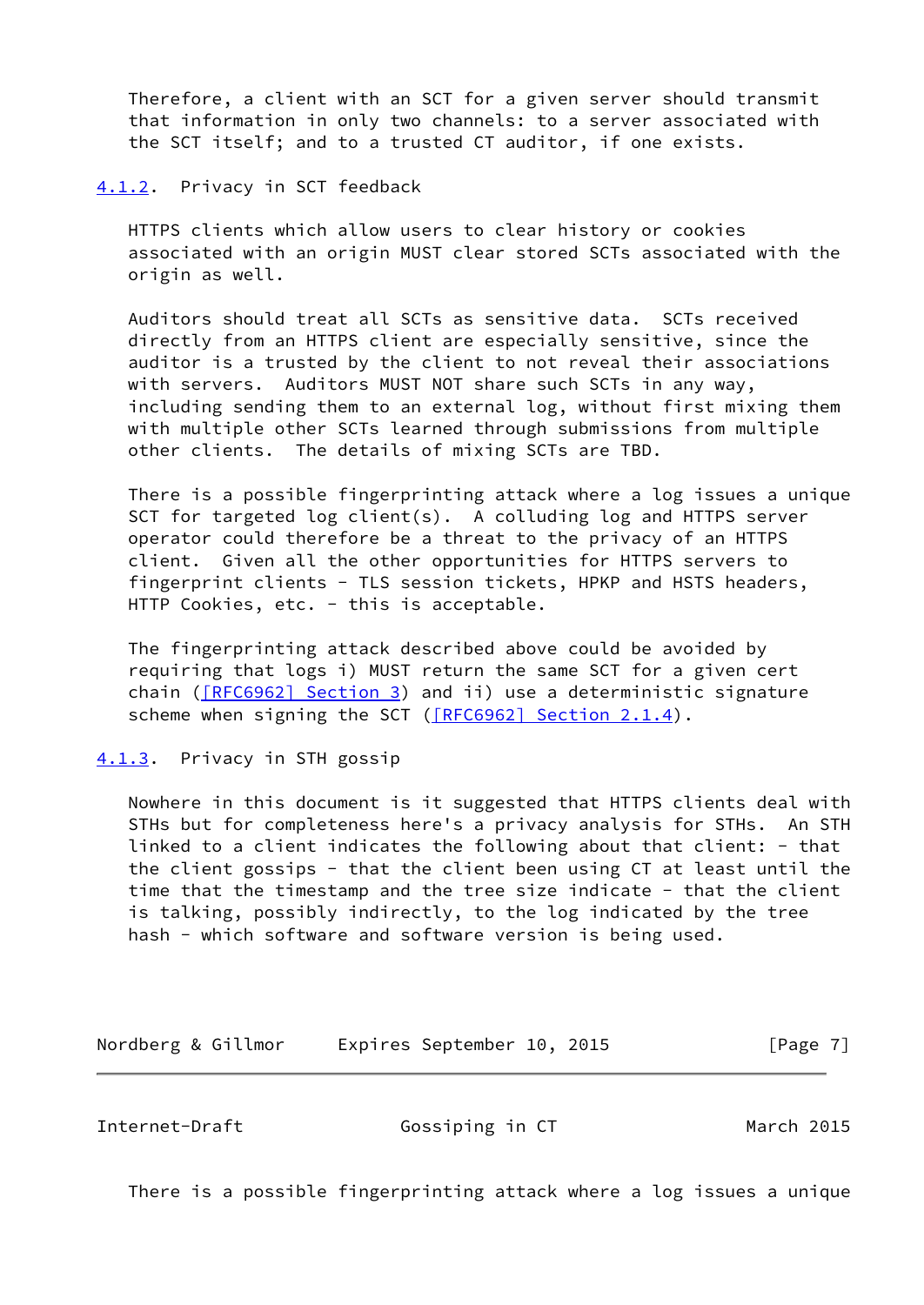STH for targeted log auditor(s). This is similar to the fingerprinting attack described in **Section 4.1.2**, but it is mitigated by the following factors:

- o the relationship between auditors and logs is not sensitive in the way that the relationship between clients and servers is.
- o because auditors regularly exchange STHs with each other, the re appearance of a targeted STH from some auditor does not imply that the auditor was the original one targeted by the log.
- <span id="page-8-0"></span>[5](#page-8-0). IANA considerations

TBD

<span id="page-8-1"></span>[6](#page-8-1). Contributors

 The authors would like to thank Tom Ritter and Magnus Ahltorp for valuable contributions.

- <span id="page-8-2"></span>[7](#page-8-2). ChangeLog
- <span id="page-8-3"></span>[7.1](#page-8-3). Changes between -00 and -01
	- o Add the SCT feedback mechanism: Clients send SCTs to originating web server which shares them with auditors.
	- o Stop assuming that clients see STHs.
	- o Don't use HTTP headers but instead .well-known URL's avoid that battle.
	- o Stop referring to trans-gossip and trans-gossip-transport-https too complicated.
	- o Remove all protocols but HTTPS in order to simplify let's come back and add more later.
	- o Add more reasoning about privacy.
	- o Do specify data formats.
- <span id="page-8-4"></span>[8](#page-8-4). Normative References

 [RFC6962] Laurie, B., Langley, A., and E. Kasper, "Certificate Transparency", [RFC 6962](https://datatracker.ietf.org/doc/pdf/rfc6962), June 2013.